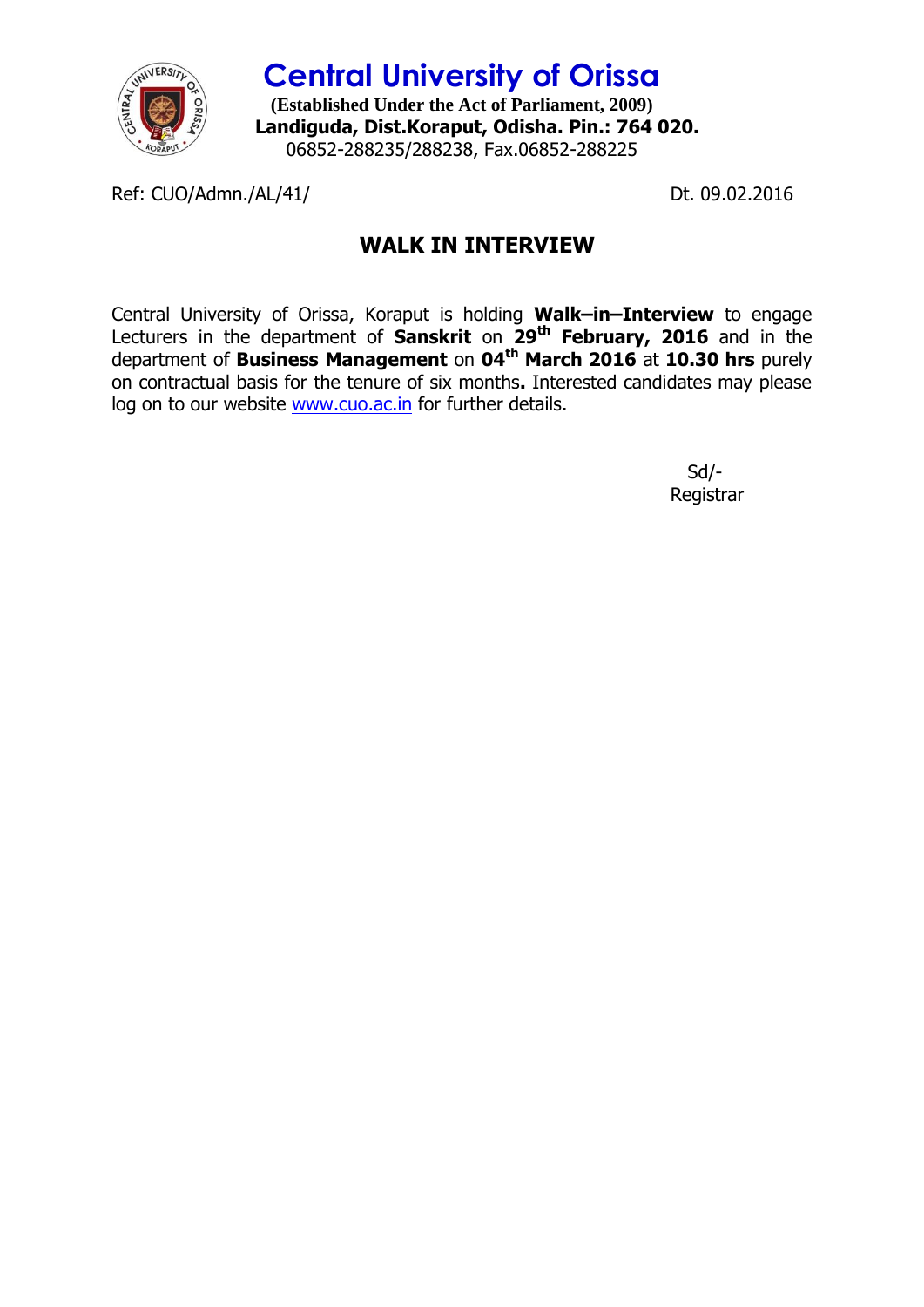

**Central University of Orissa**

**(Established Under the Act of Parliament, 2009) Landiguda, Dist.Koraput, Odisha. Pin.: 764 021.** 06852-288235, Fax.06852-288225

## **WALK IN INTERVIEW**

Ref: CUO/Admn./AL/41/ Dt. 09/02/2016

The Central University of Orissa, Koraput is holding **Walk–in–Interview** at **10.30 hrs.** on **29th February, 2016** to engage Lecturers in the department of Sanskrit & on **04th March 2016** in the department of Business Management with number of posts and essential qualification as mentioned below:-

| <b>Department</b> | <b>Specilisation</b>       | No. of       | Qualification                                                                                                                                                                                                                                                                                                                                                                                            |
|-------------------|----------------------------|--------------|----------------------------------------------------------------------------------------------------------------------------------------------------------------------------------------------------------------------------------------------------------------------------------------------------------------------------------------------------------------------------------------------------------|
|                   |                            | <b>Posts</b> |                                                                                                                                                                                                                                                                                                                                                                                                          |
| Sanskrit          |                            | 01           | <b>Essential:</b> Post graduate degree in<br>Sanskrit with minimum 55% marks and<br><b>UGC-NET</b><br>Ph.D.<br>Qualified<br>for<br>or<br>Lectureship in Sanskrit. In case of non-<br>availability of candidates possessing NET/<br>qualification<br>Ph.D.<br>and<br>desirable<br>specialisation,<br>candidates<br>having<br>M.A./M.Phil. in Sanskrit with any other<br>specialisation may be considered. |
|                   |                            |              | <b>Desirable Specialisation: Grammar or</b><br>Literature.                                                                                                                                                                                                                                                                                                                                               |
| <b>Business</b>   | <b>Human Resource</b>      | 01           | <b>Essential:</b> First class Masters Degree in                                                                                                                                                                                                                                                                                                                                                          |
| Management        | Management                 |              | Business Management/Administration in a                                                                                                                                                                                                                                                                                                                                                                  |
|                   | Financial                  | 01           | relevant management related discipline or                                                                                                                                                                                                                                                                                                                                                                |
|                   | Accounting &<br>Management |              | first class in tow year full time PGDM<br>declared equivalent by AIU/accredited by<br>the AICTE/UGC.                                                                                                                                                                                                                                                                                                     |
|                   |                            |              | <b>OR</b>                                                                                                                                                                                                                                                                                                                                                                                                |
|                   |                            |              | First class graduate and professionally<br>qualified Chartered Accountant/Cost &<br>Works Accountant / Company Secretary of<br>the concerned statutory bodies.                                                                                                                                                                                                                                           |
|                   |                            |              | Desirable:                                                                                                                                                                                                                                                                                                                                                                                               |
|                   |                            |              | (i) Teaching, research, industrial and / or<br>professional experience in a reputed                                                                                                                                                                                                                                                                                                                      |
|                   |                            |              | organization;                                                                                                                                                                                                                                                                                                                                                                                            |
|                   |                            |              | (ii) Papers presented at Conferences and/<br>or published in referred journals.                                                                                                                                                                                                                                                                                                                          |

## **The standard terms and conditions are as follows**:-

- 1. The post is purely temporary in nature and to be engaged purely on contractual basis for a tenure of six months.
- 2. The monthly Consolidated Remuneration will be Rs.25,000.00. The engagements will be for the Department of Sanskrit & Management.